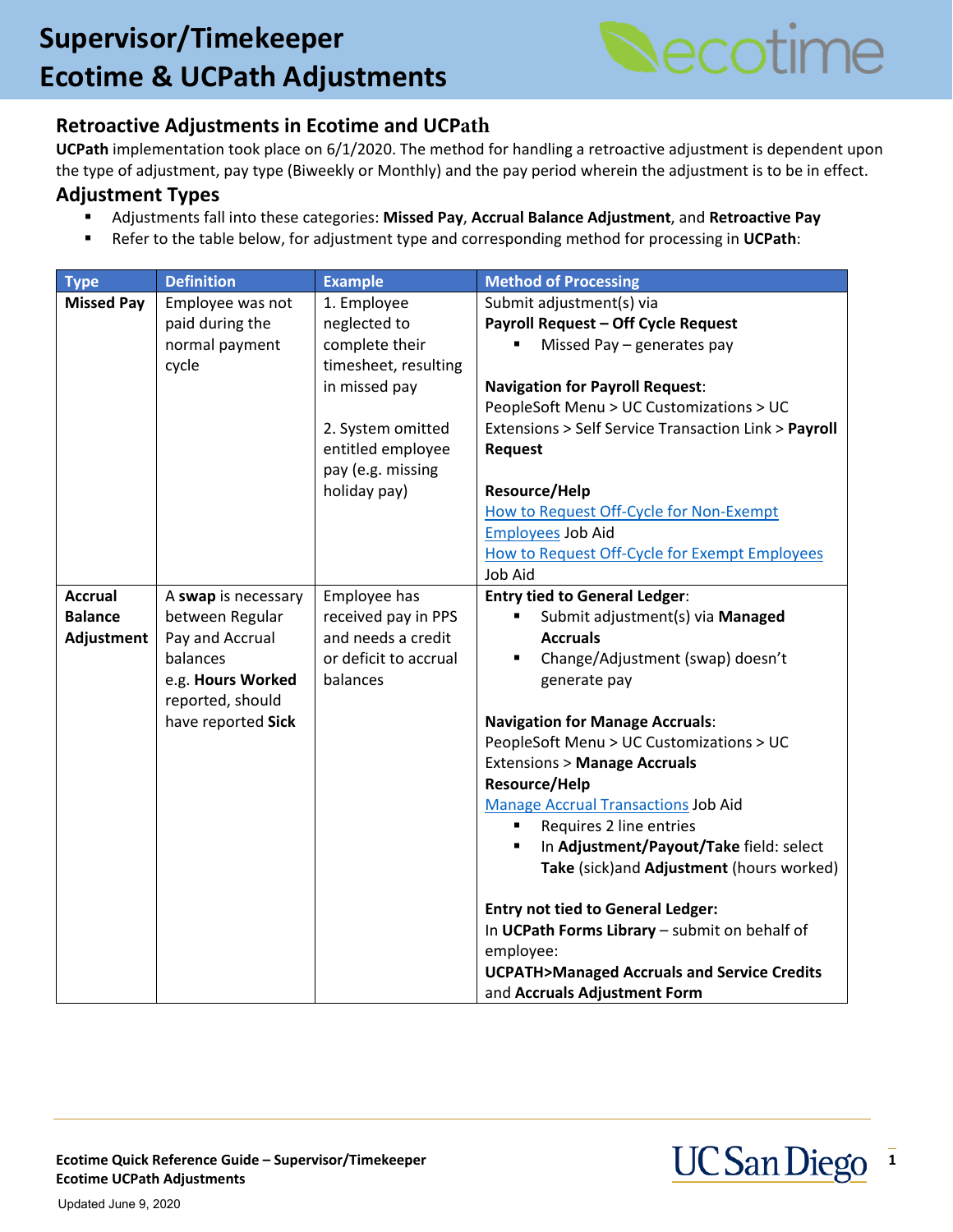## **Create a Position Create a Position Create a Position Create a Position Create a Position Create a Position Create a Position Create a Position Create a Position Create a Position Create a Position Create a Position Creat Ecotime & UCPath Adjustments**



| Retroactive | Employee was paid    | Employee received   | Use Retro Pay Matrix Job Aid for guidance to         |
|-------------|----------------------|---------------------|------------------------------------------------------|
| Pay         | correctly during the | retroactive merit,  | Submit adjustment(s) via                             |
|             | regular pay cycle,   | reclassification of | <b>Payroll Request - Off Cycle Request</b>           |
|             | but there was a      | position or equity  | Missed Pay - generates pay                           |
|             | change to their      | increase            |                                                      |
|             | original pay after   |                     | <b>Navigation for Payroll Request:</b>               |
|             | their pay check was  |                     | PeopleSoft Menu > UC Customizations > UC             |
|             | distributed          |                     | Extensions > Self Service Transaction Link > Payroll |
|             |                      |                     | Request                                              |
|             |                      |                     | Select Earnings Code - based on Reason               |
|             |                      |                     | Enter flat dollar amount                             |
|             |                      |                     | Resource/Help                                        |
|             |                      |                     | How to Request Off-Cycle for Non-Exempt              |
|             |                      |                     | <b>Employees Job Aid</b>                             |
|             |                      |                     | How to Request Off-Cycle for Exempt Employees        |
|             |                      |                     | Job Aid                                              |

### **Pay Type, Time Period and Method for Adjustment Processing**

The tables below indicate Monthly and Biweekly Submissions, Period Requiring Adjustment and corresponding Timeframe and Method for adjustment processing.

Read tables vertically, top to bottom.

| Pay Type: Monthly                           |                     |                   |                             |                  |
|---------------------------------------------|---------------------|-------------------|-----------------------------|------------------|
| <b>Time Period Requiring</b><br>Adjustment: | <b>March 2020</b>   | <b>April 2020</b> | <b>May 2020</b>             | <b>June 2020</b> |
| Payroll System:                             | <b>PPS</b>          | <b>PPS</b>        | <b>UCPath</b>               | <b>UCPath</b>    |
| Time entered in:                            | <b>MyTime (MTE)</b> | MyTime (MTE)      | <b>Ecotime</b>              | <b>Ecotime</b>   |
| <b>When Doing Adjustment in:</b>            | current             | current           | <b>June 2020</b><br>current | <b>July 2020</b> |
| <b>Adjustment Application to Use:</b>       | <b>UCPath</b>       | <b>UCPath</b>     | <b>Ecotime</b>              | <b>Ecotime</b>   |

| Pay Type: Bi-Weekly                         |                                    |                               |                                      |                                   |                                 |                                    |                                    |
|---------------------------------------------|------------------------------------|-------------------------------|--------------------------------------|-----------------------------------|---------------------------------|------------------------------------|------------------------------------|
| <b>Time Period Requiring</b><br>Adjustment: | Period<br><b>Ending</b><br>3.21.20 | Period<br>Ending<br>4.4.20    | Period<br><b>Ending</b><br>4.18.20   | Period<br><b>Ending</b><br>5.2.20 | Period<br>Ending<br>5.16.20     | Period<br><b>Ending</b><br>5.30.20 | Period<br><b>Ending</b><br>6.13.20 |
| <b>Payroll System:</b>                      | <b>PPS</b>                         | <b>PPS</b>                    | <b>PPS</b>                           | <b>PPS</b>                        | <b>PPS</b>                      | <b>UCPath</b>                      | <b>UCPath</b>                      |
| Time entered in:                            | <b>MyTime</b>                      | <b>MyTime</b>                 | <b>MyTime</b> Ecotime                |                                   | Ecotime                         | <b>Ecotime</b>                     | <b>Ecotime</b>                     |
| <b>When Doing Adjustment In:</b>            | Period<br>Ending -<br>current      | Period<br>Ending -<br>current | Period<br>Ending -<br><b>current</b> | Period<br>Ending -<br>current     | Period<br>Ending $-$<br>current | Period<br>Ending -<br>current      | Period<br><b>Ending</b><br>6.27.20 |
|                                             |                                    |                               |                                      |                                   |                                 |                                    |                                    |